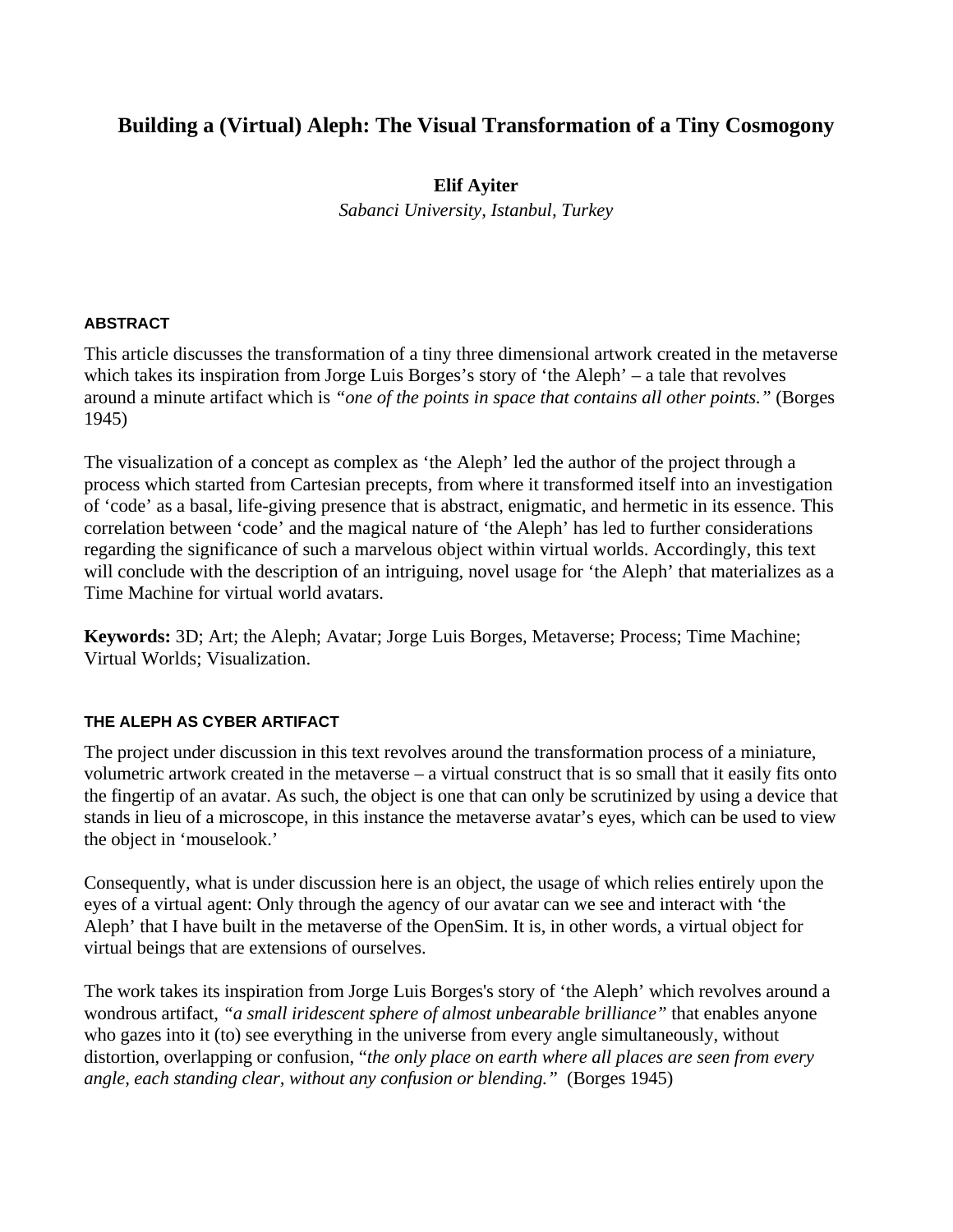Although the story of 'the Aleph' was written at a time well before developments in cyber technologies had reached a level of fruition to let us claim that Borges may have been inspired by computer technologies when he wrote his tale; nevertheless 'The Aleph' has compelled many writers and theoreticians of cyber cultures to draw inspirations from, and point at analogies and similarities between the tiny shining sphere of Borges's imagination and developments in cyberworlds that have transpired over the past few decades.

## **Cyber Beings, Posthumanism and the Borgesian Flux**

Ralph Dumain notes that 'the Aleph' replicates many of the themes found in Borges's stories, such as the one concerning infinity and infinite divisibility; the paradox of the reduplication of the universe in a microcosm which results in cosmic destabilization as well as an anxiety of infinite regress; some liminal talismanic object of perfection representing the aforementioned destabilization (such as the Aleph); the impossibility of living with the consciousness of total flux; the instability underlying the illusion of permanence. Slippage of identity and memory (seen as illusory abstractions), especially manifesting through a dissolution of language and persona into extreme nominalism; chance encounters and the sense of breaking a taboo by encountering structures such as the Aleph; as well as shrinking back from such limit states to the ordinariness of the finite world are amongst the recurrent motifs of these texts. (Dumain 2010)

This listing of Borgesian themes and motifs seems to dovetail remarkably well with the enigmatic nature of virtual beings and constructs whose existence comes about through bits and not through atoms. This change of basal building material results in an environment in which virtual presences (objects as well as personas such as avatars) can infinitely be manipulated with no discernible loss, through processes in which even concrete objects can be created through abstract notation; can be copied, duplicated and re-combined to generate perpetually novel artifacts; varying 'levels of detail' which become apparent when zoomed in and out; resulting in conditions in which concepts such as scale, fixedness, stability and uniqueness, become irrelevancies.

This enigmatic, fluid state resides in the microstructure of the computational medium: Processes that move physical atoms around constitute the irreversible aspects of traditional work, in which most operations are beyond recall. By contrast, the microstructure of the digital medium is comprised of bits which are specified arrangements of symbols. Accordingly, in the microstructure of the computational medium, arrangements and values can always be reconstructed, their previous states can be stored and recalled, additional instances and versions can be replicated, resulting in a continuously workable medium. (McCullough 1996: 213-214)

Alan Kay defines this state as follows:

*"The protean nature of the computer is such that it can act like a machine or like a language to be shaped and exploited. It is a medium that can dynamically simulate the details of any other medium, including media that cannot exist physically. It is not a tool, although it can act like many tools. It is the first metamedium, and as such it has degrees of freedom for representation and expression never before encountered and as yet barely investigated."* (Kay 1984: 59)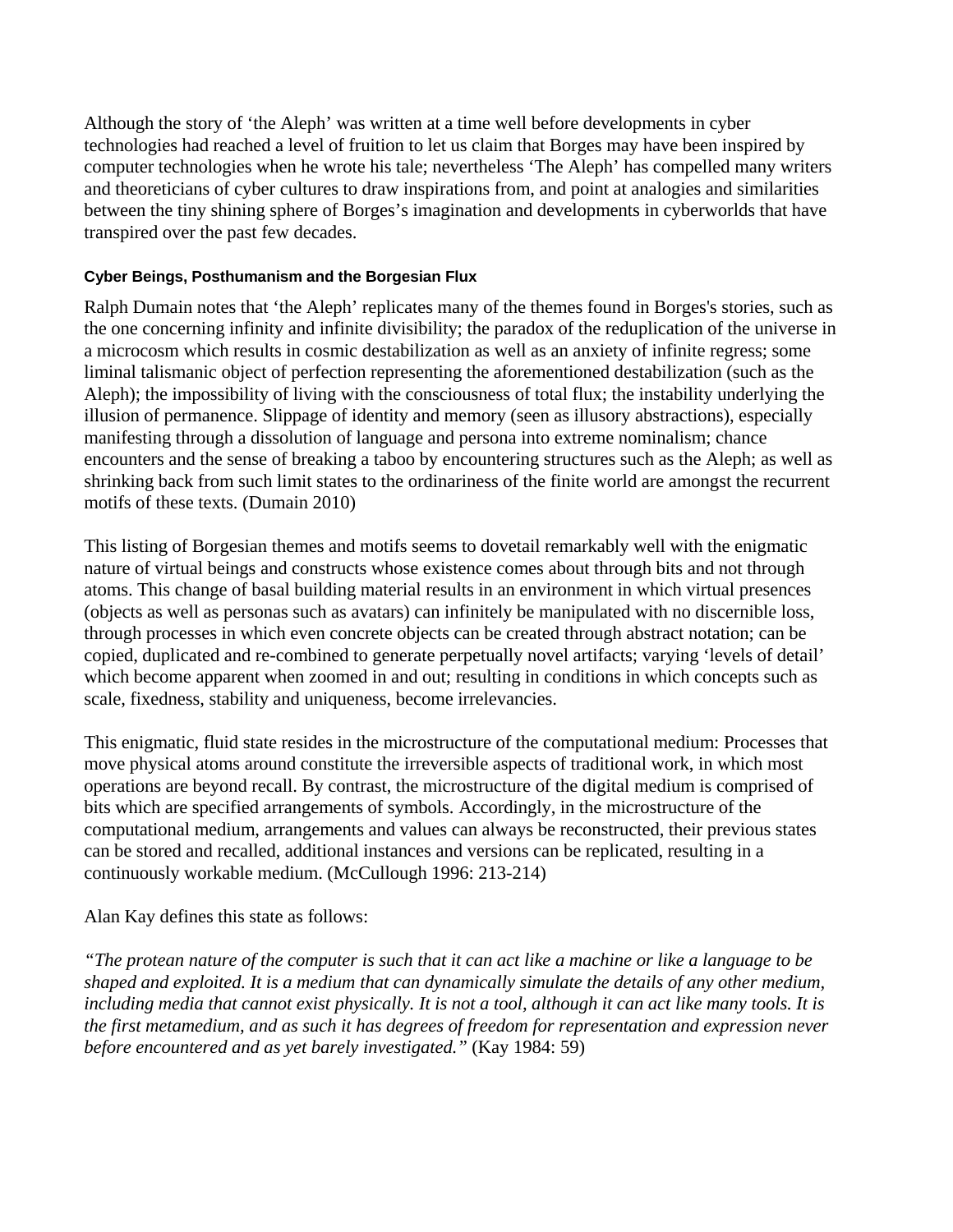I am certainly not alone in my fascination with 'the Aleph' as a talismanic object of perfection that affects cyber states of being. I rest my query on a large body of Cyberpunk literature in which Borgesian themes and motifs, and especially 'the Aleph,' have been a central concern and a source of inspiration:

*"Personal cosmologies, or the development of technological microcosms of the larger world, have been a major theme in cyberpunk... [and] ...'the Aleph,' as a symbol of united infinity- a single glance within which all visible reality is manifest simultaneously, is extensively covered in cyberpunk literature in which the question as to whether technology can reproduce Borges's idea of the aleph, 'the microcosm of the alchemists and Cabbalists, our true proverbial friend, the multum in parvo' is often asked. That is only a part of the question this research needs to ask, as the real question for cyberpunk is why would someone desire a microcosm, an aleph?"* (McCune 2009)

A compelling answer to this question may come from William Gibson who writes about an Aleph which is a biochip that can store vast amounts of data, a neuralgic centre in consciousness, or a self-terminal where our most intimate memories are projected. Thus one of his protagonists enters the novel 'Mona Lisa Overdrive' in a highly unusual state – his body is in a medical coma of sorts, and a black box is attached to his head. The box is later revealed to be something called an 'Aleph' which essentially exists as a form of AI, a whole virtual universe wired directly into the hero's nervous system. While his body lies in an inert state, his consciousness roams freely throughout the Aleph which is a virtual recreation of the whole universe.

However, Gibson is not the only cyberpunk author who is fascinated by Borgesian concepts. In their 2009 book chapter Stefan Herbrechter and Ivan Callus state that much of this fascination has to do with the way in which many of Borges's writings can be read as unsurpassable experiments in how to make thinkable the impossible and the unrepresentable. According to Herbrechter and Callus obsession with the posthuman, as that which reconfigures the actual and the possible once technology re-engineers human potential, is overwhelmingly present throughout Borges's oeuvre. (Herbrechter and Callus 2007: 180) The authors set up a special correlation between Borges and post-humanist theorist Katherine Hayles, who in her book 'How We Became Posthuman' named Borges as one of the precursors to the cybernetic notion of reflexivity, *"the system generating a reality [that] is shown to be part of the reality it makes."* (Hayles 1999: 8)

Hayles examines Borges, and in particular 'The Aleph,' in relation to the mathematical notion of 'field concept,' on the basis of interconnectivity and self-referentiality. Borges, according to Hayles, is attracted to the field concept, *"because its discontinuities reveal that everything, including itself, is no more than a game"* and this leads *"to the discovery of paradoxes of self-referentiality,"* indefinite expansion and the possibility for creating *"new kinds of Strange Loops"* in his writings. *"Where Borges's fiction differs from scientific models of the field concept, however, is in using the concept to suggest that everything, including reality, is a fiction."* Borges, Hayles says, uses these paradoxes to exploit rather than to suppress any inconsistencies, *"because he hopes to use them to reveal the essential fictionality of the model. His intent is thus subversive."* (Hayles 1984: 138)

Returning to Herbrechter and Callus, we come across the notion that Borges's 'Aleph' might be more powerful in its self-referentiality than Hayles states. Although there is a circular structure that seems to try to recapture an infinite series, it nevertheless never manages to do so with a 'twist' – a 'Strange Loop'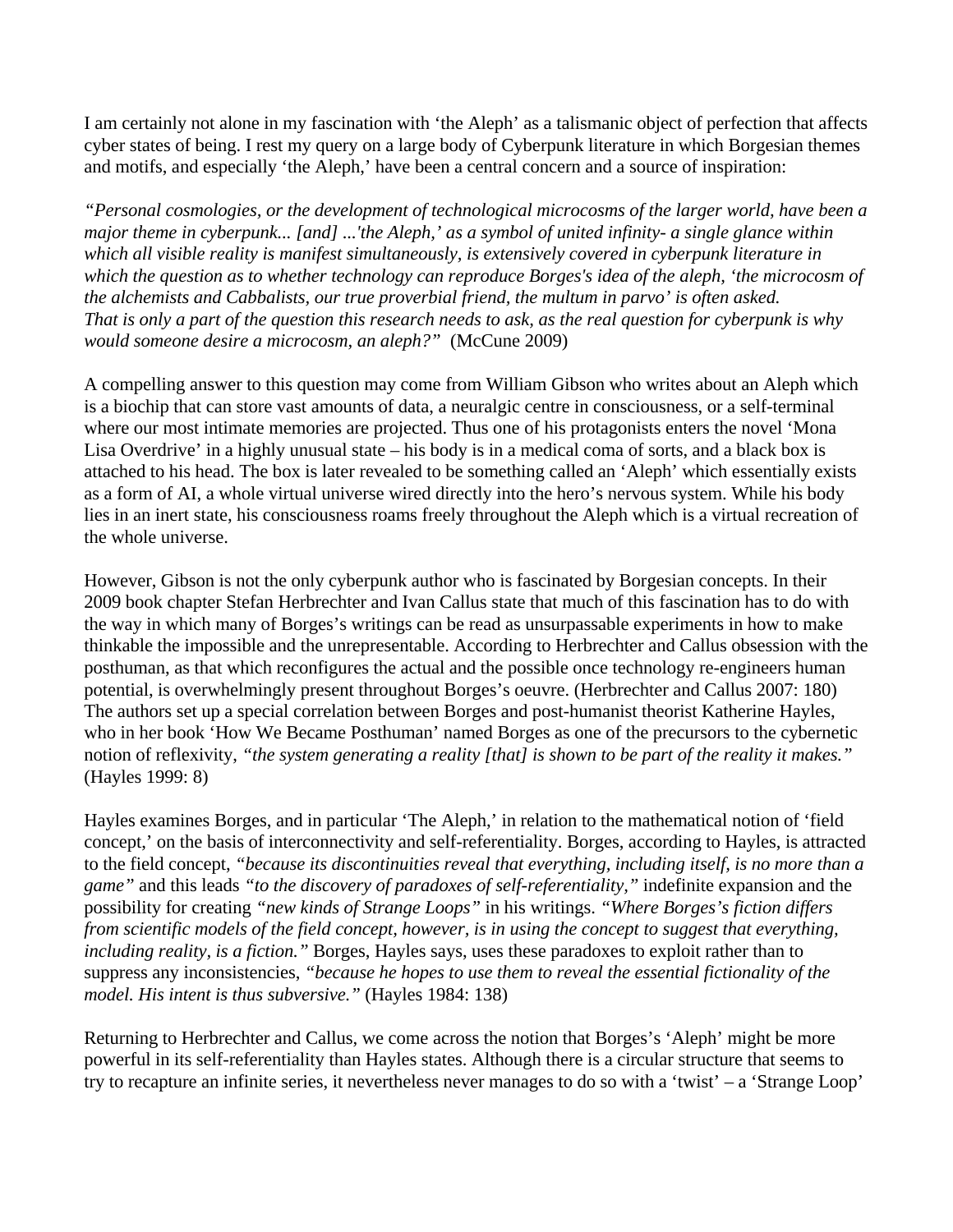rather in the manner of a Moebius strip, which does more than just turn itself into a simple cybernetic feedback structure. (Herbrechter and Callus 2007: 189)

# **BUILDING A VIRTUAL ALEPH**



*Figure 1. 'Azimuth.' (Elif Ayiter, aka. Alpha Auer, Second Life, 2013.*

My personal journey with 'the Aleph' started out as a tiny solar system that was created in a virtual world (Figure 1). The idea was to turn something that we automatically tend to think of as infinitely large into something that is very small, and thereby establish the contradiction that lies at the heart of 'the Aleph.' The inspirations for building something very small that would hold something very large, however, came from physical, real-life, historic sources such as Chinese ivory miniatures and the entire Koran written on a grain of rice.

This tiny architecture was named 'Azimuth,' in accordance with a number of Cartesian typographic elements that I deconstructed to build a decentralized planetary system that nevertheless revolved around a centralized solar chart. Although the solar system was meant to be contradictory and confusing when considered in a Cartesian sense, I also wanted reminders of Cartesian signifiers, to which end I used astronomical formulas that were wrapped around spheres that were meant to represent the planets of this idiosyncratic solar system. These spheres moved randomly around a tilted diagram that showed the altitude and azimuth of the Sun for a range of local solar times from sunrise to sunset at specific latitude. My many suns could not possibly be measured by such means, of course. And yet, there they would be  $$ bounded by, and indeed held ransom to the inflexible, logical, centralized beauty of this diagram.

However, as my building progressed, I soon began to realize that this strategy was far too literal, that it failed to address what was at the core of 'the Aleph,' as I had now begun to understand it through an extended journey of reading that took its trajectory from the story itself and that led me to places such as cyberpunk literature, the Kabala, numerology and its relation to the concept of 'code' as a basal life force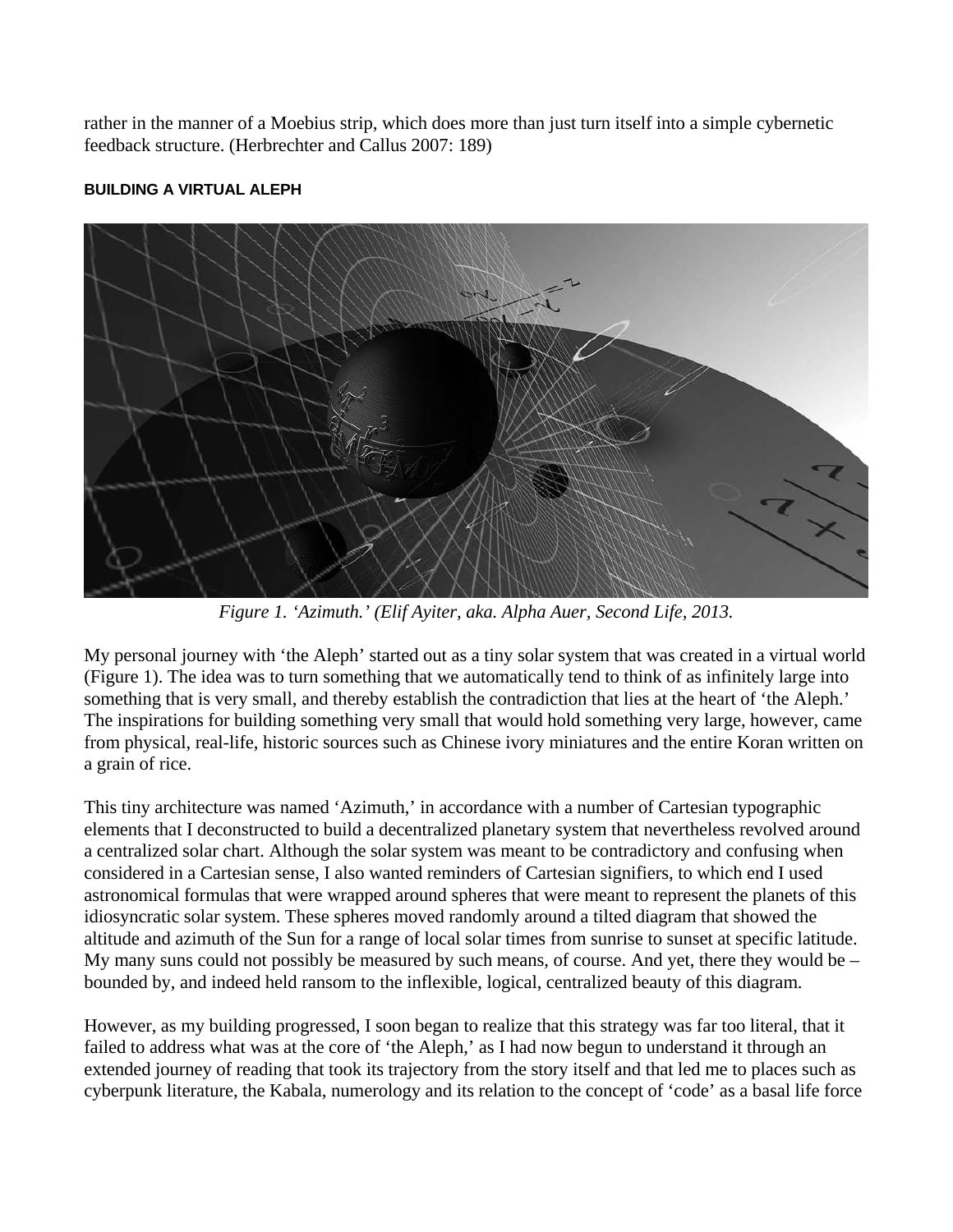that stretched from intangible abstractions such as mysticism and music to the tangibly concrete such as biology and the workings of computers. This reading material, as well as a fundamental dissatisfaction with what I was in the process of building, began to lead me away from an attempt at re-creating Borges's complex description of the wondrous object that allowed him to see *"millions of acts both delightful and awful; not one of them occupied the same point in space, without overlapping or transparency"* (Borges 1945) as something as immediately identifiable and as obvious as a solar system.



*Figure 2. 'Cypher' Elif Ayiter, aka. Alpha Auer, Second life, 2013*

A grasp of 'the Aleph' now seemed to me to be best possible through an acknowledgement of it as an 'Enigma,' as a presence that defies definition and description – indeed a non-presence or a non-entity that may be grasped through a visual conglomeration of 'code' as an identifier of enigma. This resulted in a novel stage of my visual journey with 'the Aleph': The project began to take shape as an evolving, three dimensional link-and-node structure built out of many different (and seemingly unrelated) visualizations of code.

At this stage I re-named the construct 'Cypher,' (Figure 2) a name that took its inspiration from the Renaissance school of the Cisternian Monks who appeared to have developed an occult system based upon Pythagorean Numerology and the philosophy of Agrippa that revolved around 'Cipher.' Yet another reason for giving this name to what I was about to build resided in my fascination with the double meaning of the term, since 'cipher' also means 'zero,' which as the smallest transfinite cardinal number is also called 'aleph-zero.'

Taking my investigation of the word 'Cipher' even further I found that in cryptography, a cipher denotes an algorithm for performing encryption or decryption, consisting of a series of well-defined steps that can be followed as a procedure. Thus, the next step in my travels that helped shape my second rendition of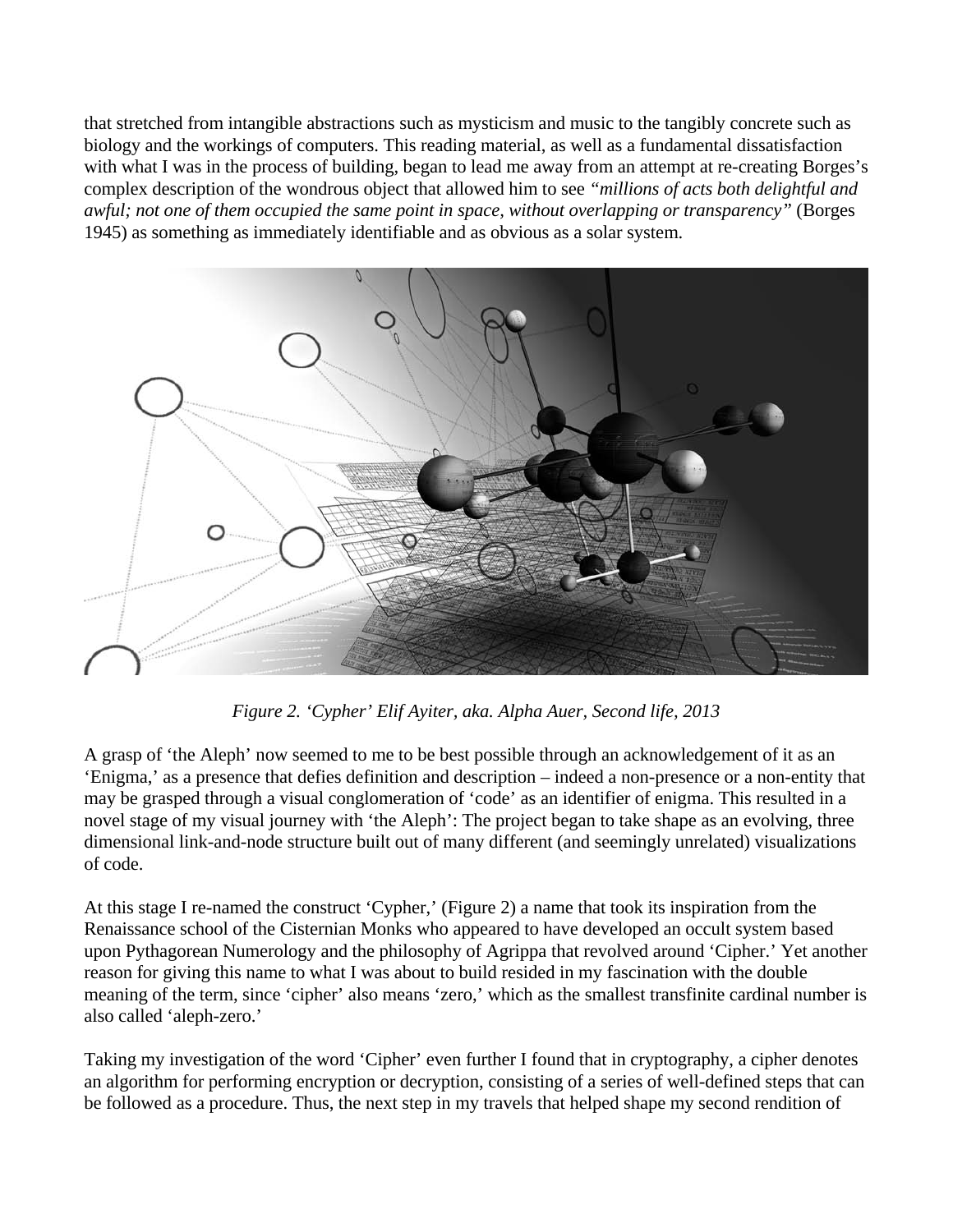'the Aleph' brought me to Alan Turing who is so said to have said that *"you could use, in effect, a theorem in logic which sounds to the untrained ear rather absurd; namely that from a contradiction, you can deduce everything"* (Moon 2014: 7) – a statement which resounded strongly with what my idea of 'the Aleph' was, of how it should be visualized.

Consequently, the central body of 'Cypher' was constructed out of scans of Turing's Enigma codes which I placed upon a further body of code, in this case a phylogenetic tree diagram that showed the inferred evolutionary relationships among various biological species based upon similarities and differences in their physical and/or genetic characteristics. The third visual element that I brought into this conglomeration of code were the scores of Elgar's Enigma variations about which their author said:

*"The Enigma I will not explain – its 'dark saying' must be left unguessed, and I warn you that the connection between the Variations and the Theme is often of the slightest texture; further, through and over the whole set another and larger theme 'goes', but is not played.... So the principal Theme never appears, even as in some late dramas ... the chief character is never on the stage."* (Atkins 1934: 328- 330)

Just as the quote attributed to Turing above greatly inspired me, this quote of Elgar's also became highly relevant to my transformation of 'the Aleph' from 'Azimuth' to 'Cypher,' since in the latter project 'the chief character is never on stage,' while in its forerunner the concept of the solar system as a symbol of something as mysterious and closed as 'the Aleph' is glaringly apparent and manifest: Code runs through everything – from biological beings to electronic entities to mystical systems related to numerology – and yet, at its most potent, code is non-apparent, lives as the silent life-force in the background of the beings and systems that it animates.

## **THE ALEPH AND THE AVATAR**

While the fascination that Borges's 'Aleph' holds for cyberpunk writers and new media theoreticians already justifies it being considered as a fully fledged virtual object in its own right, I hope to have added a modest twist to the discussion by building an 'Aleph' that is meant not for the scrutiny of human beings, as is the case in Borges's story, but instead this is a virtual artifact that exists in a virtual world and is presented to the scrutiny of virtual beings – only through the eyes of our avatar can we see 'the Aleph.'

As said at the onset of this text, the object is very small, easily fits on the fingertip of a virtual world avatar who emulates the size and proportions of a physical human being, cannot even be seen with the naked avatar eye, and requires devices such as metaverse viewer's camera to zoom in on it. And even then, the viewing of it is a precarious undertaking since at such infinitely close range the camera tends to shake and a clear view from a viewpoint that is external to the avatar can only be obtained by taking virtual screenshots of the object that freeze the screen while the shot is being taken to allow for a focused viewpoint. There is however another way of looking at the virtual 'Aleph' and that is through the eyes of the avatar, by going into what in virtual worlds is called 'the mouselook.'

A further question is connected to the question of scale that makes the viewing of the virtual 'Aleph' utterly reliant upon the eyes of the avatar: Given that in a virtual world what is small and what is big are rather relative conceptions, how would such a fluidity of scale affect the concept of 'the Aleph' as a tiny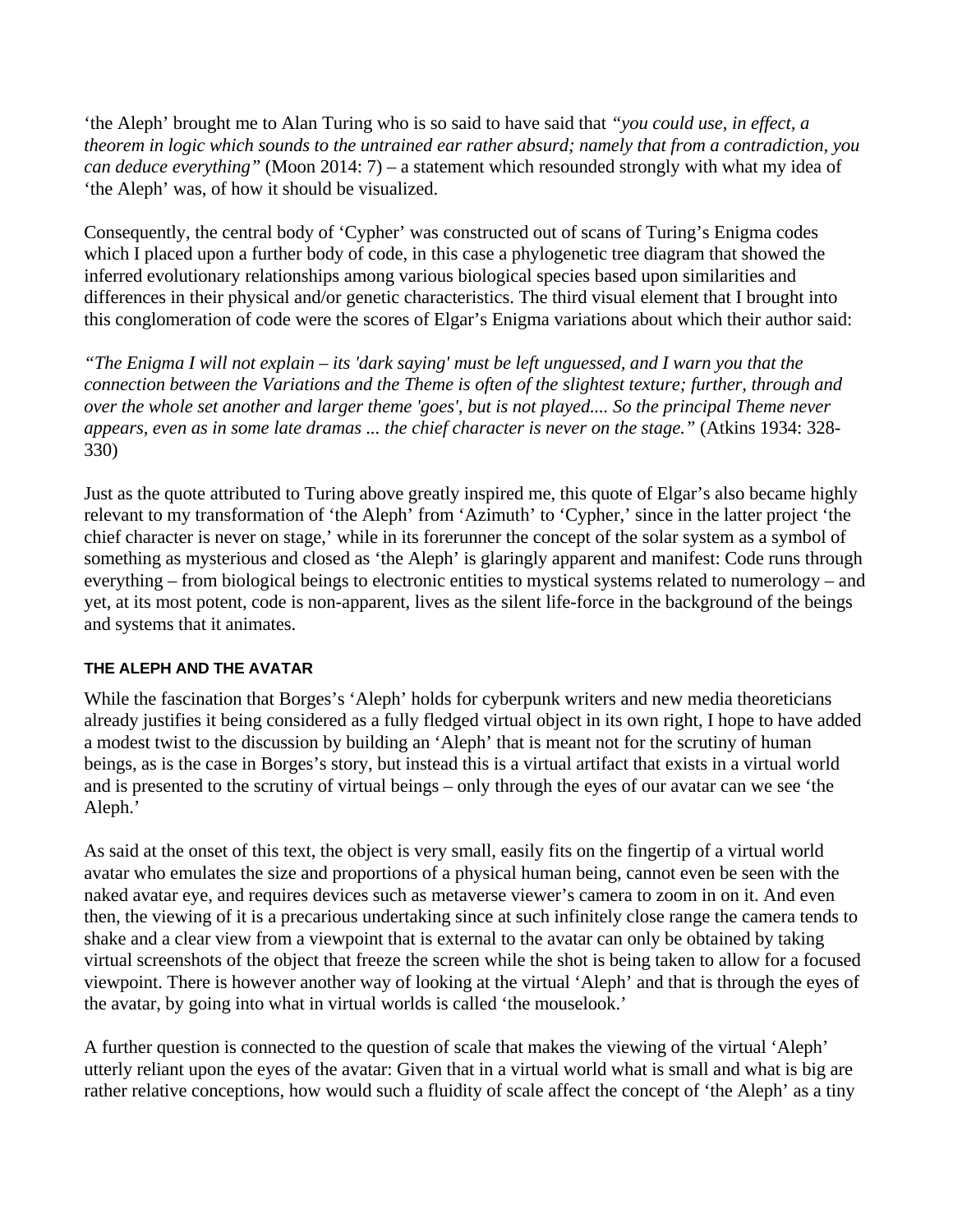object that is yet big enough to be "*the only place on earth where all places are seen from every angle, each standing clear, without any confusion or blending?"*

How do we know how big the avatar is in relation to this wondrous miniscule object? Yes, virtual worlds give us measurements of 'virtual meters' – but what do these virtual meters mean exactly? In a metaverse not all avatars affect physical human sizes, instead oftentimes they can be extremely small, can even be invisible; or conversely they can be extremely large. Furthermore, body sizes are fluid and unfixed – the same avatar can be extremely small and extremely large almost simultaneously, or at such short intervals of change that it is almost a concurrent event.

Moreover, there seems to me to be a fascinating further relationship between 'the Aleph' and the avatar which I am presuming to connect to the Jewish myth of the Golem (a piece of clay that is given life through Kabalistic rituals by the writing of a name, the first letter of which is the Hebrew letter 'aleph') on its forehead: Just like the Golem, virtual world avatars come into life through the initial creation of a name. True, an avatar's name need not have the letter aleph as an initial in order for the virtual creature to come into being, but nevertheless the connections between the two naming processes that give life to a piece of clay and to a coded persona appears to me to be one to ponder upon further in future research and writings.

The relationship between the human behind the keyboard is riddled with complex ties that have been discussed at length by many researchers of the field, including Richard Bartle, for whom the final identification stage between handler and avatar is a fully fledged 'persona' stage in which the two entities have become seamlessly integrated to one another, to the point where an emotional separation is deemed to be inconceivable by the human behind the keyboard. (Bartle 2004: 156-165)

This powerful state of identification through virtual embodiment is noted upon by Benjamin Joerissen, who points at the correlation between the ideological affinity of the avatar and the human body: Drawing upon Plato, as well as the Sanskrit meaning of the word avatar itself, Joerissen says that within these doctrines the human body itself can be identified as the disparaged, earthbound hybrid carrier / avatar of higher, divine, non-physical attributes.

In a play upon Marshall McLuhan's famous statement *"the medium is the message,"* Joerissen asks if soul is indeed 'form,' is then the body not the medium within which form becomes corporeal and as such the body becomes the very message that it carries. Furthermore, a recent, post-Cartesian shift in the attributes with which an avatar is endowed is also noteworthy: In the post-humanistic world of artist Stelarc the avatar is no longer the belittled, lesser manifestation of the higher 'form' but rather the 'upload' of a perishable, mortal physicality into the mundus possibilis of a virtual, non-corporeal space; an agent in the realization of a 'cybernetic platonic' state wherein technology may overcome the shackles of mortality (Joerissen 2008: 277-295).

Joerissen quotes Mark Hansen who points at a deep reaching biological/corporeal moment embedded within the virtual experience: Whilst placing the digital experience itself within the sensory organs of the biological body, Hansen ascribes a third element to digital embodiment, speaking of a *"body submitted to and constituted by an unavoidable and empowering technical deterritorialization,"* (Hansen 2006: 20) a *"body–in–code,"* that can only be realized in association with technology, and that, in its turn, can lead to unexpected self-perceptions in the human handler. Indeed Hansen endows this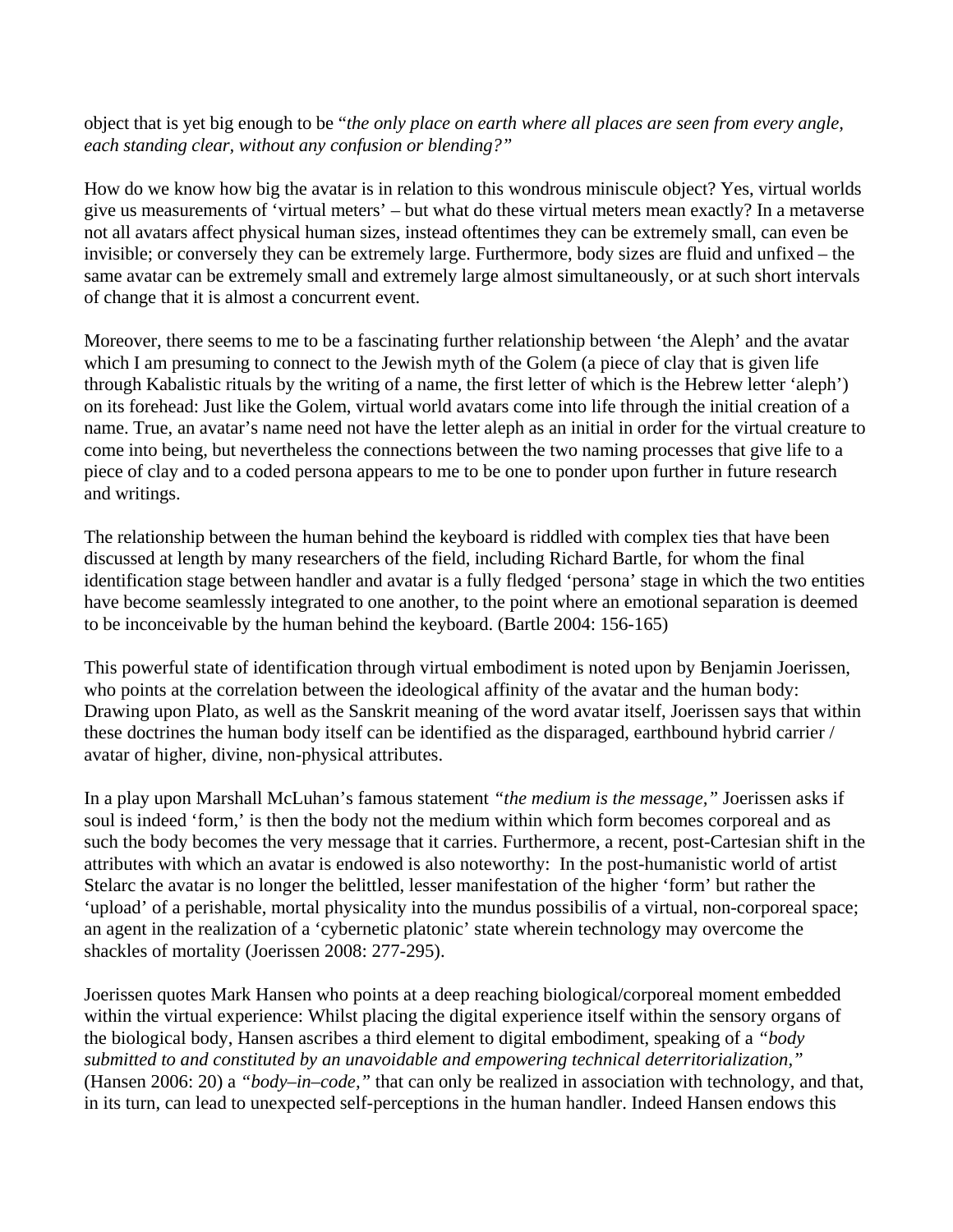novel constellation with the capability of increasing the field of influence of the human operator as an embodied being. Thus, Hansen predicts a re-definition of the potential of the biological body through virtual embodiment. (Joerissen 2008: 277-295)

Writing several years before Mark Hansen, Frank Biocca points in the same direction when he notes upon a potential increase in the availability of kinesthetic and somatic interfaces which can be expected to vastly augment avatar agency into states of online hyperpresence:

*"… it may be possible to develop a medium in which one feels greater 'access to the intelligence, intentions, and sensory impressions of another' than is possible in the most intimate face-to-face communication. Of course, it is hard for us now to imagine a medium that can create greater intimacy than face-to-face communication. But this misses the point of social presence and the very artifice of the body itself. … for example, inner states might be communicated more vividly through the use of sensors that can amplify subtle physiological or nonverbal cues. These can augment the intentional and unintentional cues used in interpersonal communication to assess the emotional states and intentions of others."* (Biocca 1999: 113–144)

Thus, the virtual world avatar is a compelling being that already deserves close scrutiny in light of our experiences today. Looking into the future, however, avatars appear to hold much promise for vastly enriched interchanges, not only between separate individuals but also in terms of reaching deeper understandings of our own selves – states which may well culminate into a broadening of human potential and creativity.

# **CONCLUSION: TIME MACHINES, THE ALEPH AND THE AVATAR**

The potential of avatars as agents of deeper understandings of ourselves as well as the carriers of enriched interchanges between individuals has been explicated upon in the literature review above. Added to this should also be the potential that the coded nature of virtual worlds brings to a discussion that connects avatars to 'the Aleph.'

In their article entitled 'Leave your trace – the virtual time machine,' Selavy Oh and Stefan Glasauer propose a time machine that allows visiting the past which can be realized in a virtual world wherein digital data can be recorded and stored continuously, for revisiting at will. Since virtual worlds need not adhere to the laws of physics as we know them, time travel could happen in continuous time as in H. G. Wells' famed novel, or it could be discontinuous with the possibility to jump from one point in time to another. (Oh and Glasauer 2014: 195-206)

Oh and Glasauer's notion is based upon the widely based practice of backing up digital content. For such a backup to function like a time machine however, backup has to happen not just every hour, but continuously, i.e., with the frame rate of the update of the virtual world. Once a quasi-continuous memory trace of all events in the world, including the actions of the avatars present at any given moment, is available, it is then also possible to playback this memory trace and such a playback, being the exact replicate of the former state of our virtual world, can now be visited at will.

*However, even in a virtual world with all its possibilities some of the usual time-travel problems still would exist: the visitor from the future would be in a recorded scene, and not in a presence. Thus, the*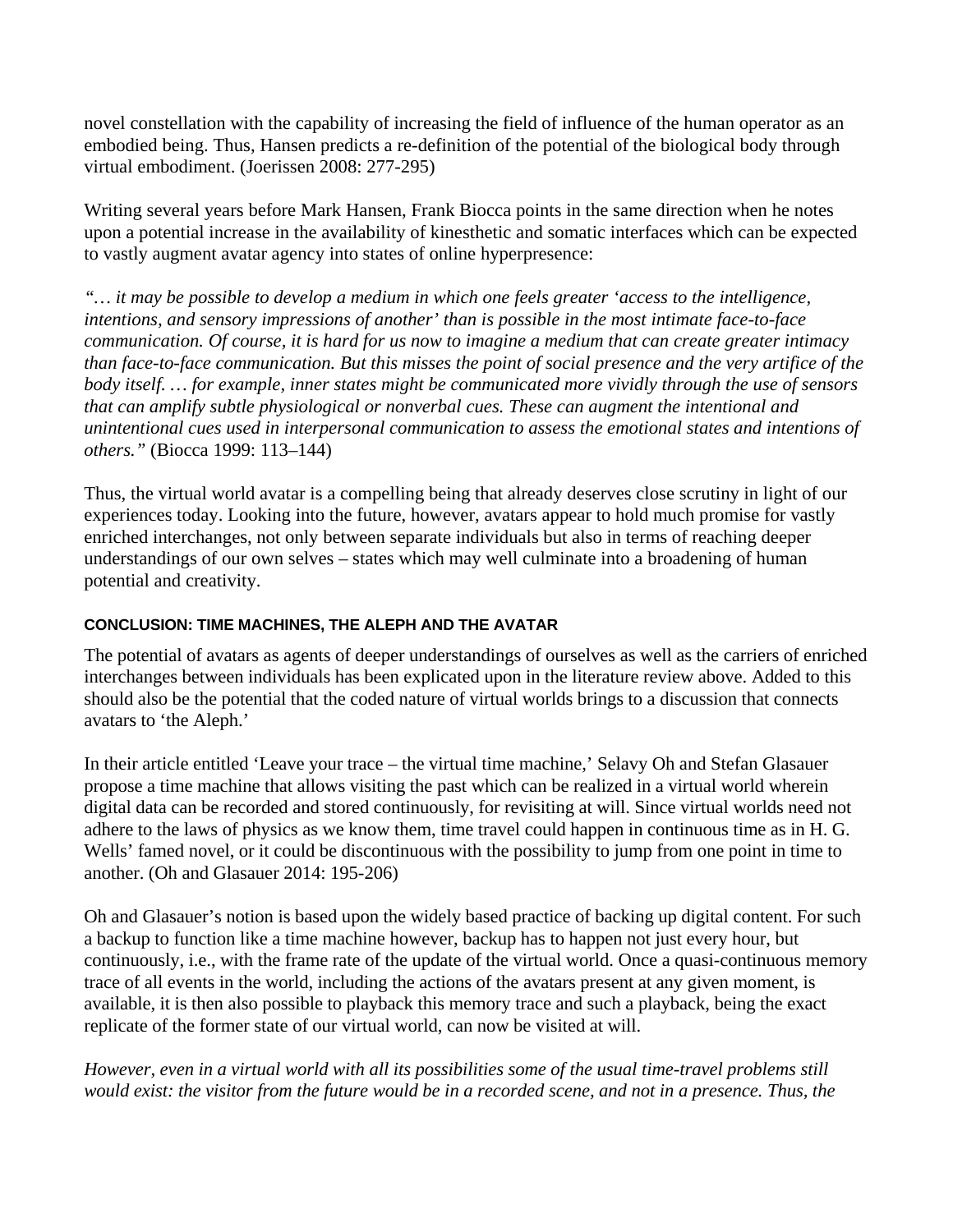*visitor would have to feel like a ghost: unable to interact with the world around her. Despite this missing agency, it would be possible to watch the visitor's own past appearance or visit any desired place, even if the visitor has not been there at that time. Of course, the time machine would not have to run in real time, but could allow fast-backward, watching the past in slow motion, or even stopping time to contemplate that one moment in all its aspects.* (2014: 198)

The authors continue to ponder several more fascinating questions such as recursive states of being in time, for which one would just have to record what one did in a given moment in time and nothing more, since that moment in time itself has already been recorded: *"You can visit the past in which you visited the past and see your former self visiting an even older self."* (2014: 198)

In their study Oh and Glasauer's demonstrate that the Time Machine is an apparatus that is more than a potentiality or a mere figment of their imagination; that it is in fact a system that can operate now, today, on any metaverse server provided that there is enough storage space for the accumulated digital data needed to undertake such virtual journeys in time.

What is compelling for the purposes of this paper should of course be obvious: It is the remarkable extent the workings of a virtual Time Machine seem to correspond to Borges' description of 'the Aleph' as a thing that allows its viewer to witness *"millions of acts both delightful and awful; not one of them occupied the same point in space, without overlapping or transparency.*" (Borges 1945)

Could 'the Aleph' therefore be giving us a clue as to how the interface for a virtual Time Machine should be developed? In Borges's tale, great emphasis is placed upon the simultaneity of the viewing experience that 'the Aleph' provides, which he finds hard to translate into language. Indeed, Borges especially remarks upon this by saying "*what my eyes beheld was simultaneous, but what I shall now write down will be successive, because language is successive."* (Borges 1945) Borges was of course bound by the restrictions of a physical body which need not necessarily apply to the capabilities of virtual beings such as avatars. What may therefore need to be considered is not only what the interface of a virtual 'Aleph' as Time Machine would have to be like; but also how the receptor of its bounty – the avatar – may need to reach a novel state of evolution that is capable of processing and making sense of the massive influx of simultaneous data that it is confronted with.

Indeed, the evolution of the avatar – not only in terms of data processing capabilities but in a much broader sense as well – are further fascinating questions that are begging to be asked: What would happen if these virtual creatures (that seem to already have become our integral extensions in a very fundamental manner) were to also acquire autonomous behaviors of their own? What if our avatars continued to operate and, even more importantly, to observe and to emote in the virtual world in our absence? Although we are, of course, yet a ways removed from this state of posthuman being, there are already significant investigations by virtual artists and scientists regarding the creation of autonomous or semiavatars, most recently reported upon by Jeremy Turner et al who expound upon the challenges related to the creation of a semi-autonomous, 'self-absorbed' avatar called Qiezli in Second Life. (Turner et al 2015: 55-75)

In conclusion, with all this in mind, I cannot help but wonder what the encounter between such an autonomous or semi-autonomous avatar and a miraculously coded virtual 'Aleph' (that enables any avatar who gazes into it to see everything in the universe from every angle simultaneously, without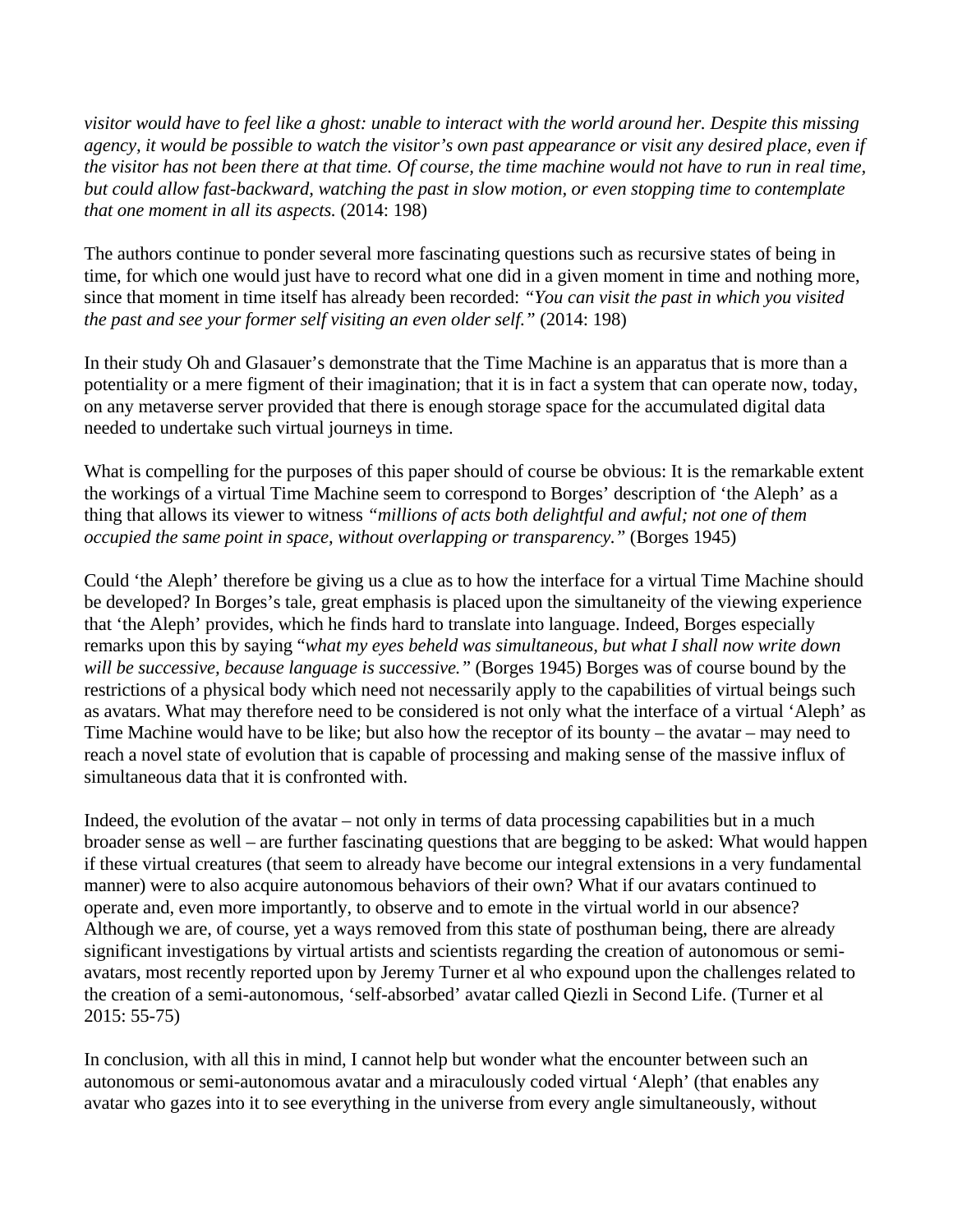distortion, overlapping or confusion) be like? What would our virtual doppelganger see and how would such exchange between 'the Aleph' and our virtual counterparts be transmitted back to us? Would we then finally be able to gaze into every hidden corner of the (virtual) universe through the coded eyes of our avatar?

# 0B**REFERENCES**

Atkins, I., (1934). Elgar's' Enigma'Variations, *The Musical Times*, 75(1094), 328-330.

Bartle, R., (2004). *Designing Virtual Worlds*, New Jersey, New Riders Publishing/Pearson, 156–165.

Biocca, F., (1999). The Cyborg's Dilemma: Progressive embodiment in virtual environments, *Human Factors in Information Technology*, vol 13, pp: 113-144.

Borges, J. L., (1945). *The Aleph*, trans. Norman Thomas di Giovanni, Retrieved April 12th 2015, http://www.phinnweb.org/links/literature/borges/aleph.html

Dumain, R., (2010). *On 'The Aleph' by Jorge Luis Borges: Observations and Questions*, Retrived April 15th 2015, http://www.autodidactproject.org/my/borges\_10\_ aleph.html

Hansen, M., (2006). *Bodies in Code: Interfaces with Digital Media*. Routledge, New York. p: 20.

Hayles, K. N., (1984). *The Cosmic Web: Scientific Field Models and Literary Strategies in the Twentieth Century*, Ithaca, NY: Cornell University Press. pp. 138, 142-143, 151

Hayles, K. N., (1999). How we Became Posthuman, Virtual Bodies in Cybernetics, Literature, and Informatics, Chicago, IL: University of Chicago Press, 8.

Herbrechter, S., Callus, I. (2007). Posthumanism in the Work of Jorge Luis Borges, in *Latin American Cyberculture and Cyberliterature*, ed. Claire Taylor and Thea Pitman, (p180), Liverpool, England, University of Liverpool Press.

Joerissen, B. (2008)., The Body is the Message. Avatare als visuelle Artikulationen, soziale Aktanten und hybride Akteure, *Paragrana*, 17(1). 277-295.

Kay, A. (1984)., Computer Software, *Scientific American*, 251(09), p. 59.

McCullough, M., (1996). *Abstracting Craft: The Practiced Digital Hand*, Boston, MIT Press, 213- 214.

McCune, Z. (2009)., *United Infinity: Borges & The Aleph*, Retrieved April 2nd 2015. http://thames2thayer.com/cyberpunk/?p=69,